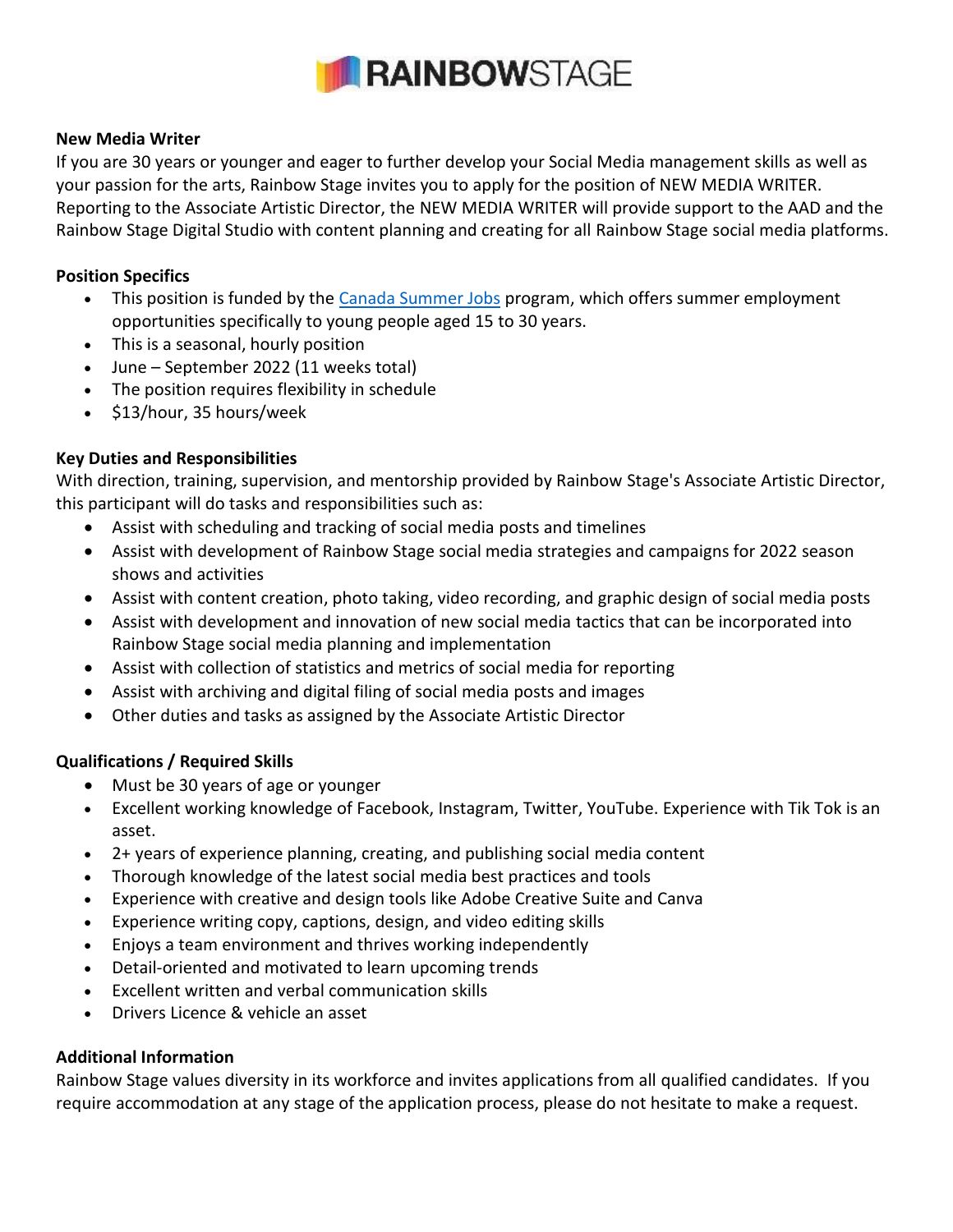We thank all applicants for their interest in Rainbow Stage, however only those selected for further consideration will be contacted.

Rainbow Stage is committed to providing a safe and healthy environment for all individuals working with Rainbow Stage. As a result, Rainbow Stage is implementing additional measures to protect us all from contracting and/or spreading Covid-19. **It is Rainbow Stage's requirement that all employees hired to commence employment after November 1, 2021 will be fully vaccinated.**

Due to the uncertain nature of the Covid-19 pandemic, and no clear end to the pandemic, this Policy will be reviewed by the Board of Rainbow Stage and may be adjusted in the future, in accordance with public health orders and the ongoing evolution of the pandemic. For example, the Board may determine, at a future date, that it is necessary for all onstage and backstage employees to be tested regularly, as well as be fully vaccinated.

### **Contact Information**

Interested candidates are asked to submit a cover letter and resume to jharding@rainbowstage.ca with the subject line *NEW MEDIA WRITER*

# **Deadline to apply is JUNE 8, 2022.**

### **Employer Profile**

Rainbow Stage is Canada's largest, longest-running open-air professional theatre. A not-for-profit charitable arts organization dedicated to the genre of musical theatre, Rainbow Stage's mission is to produce excellent musical theatre, to develop and support talented Manitoba artists and other theatre professionals, and to foster a diverse and engaged audience through a shared exploration of the musical theatre arts.

Rainbow Stage provides Four Pillars of Programming: Education, Outreach, Professional Training and Productions. By connecting our Production pillar to our established Education, Outreach and Professional Training pillars, we have created a bridge for Manitobans as young as 9 years old to begin a journey to a professional career on our stage and behind the scenes.

Rainbow Stage currently operates in three locations in the city of Winnipeg;

- 1. Seasonal theatre venue in Kildonan Park
- 2. Administrative offices on Henderson Hwy
- 3. Various rental spaces for rehearsals, auditions, and workshops

Looking to the future, the City of Winnipeg has committed 3 million dollars (to be matched) to renovate and renew Rainbow Stage as it develops a vision to bring the theatre in the 21st Century. The vision for this endeavor encompasses:

- Ensuring the accessibility/safety for our patrons, contract workers and employees
- The centralization of our operations (administration, auditions, rehearsals, education);
- The building of an all-season rehearsal hall/second playing space;
- The renovation of some existing spaces for all-season activity and accessibility;
- The development of year-round programming (education, outreach, and new work);
- The exploration of practices that will foster and promote environmental stewardship.